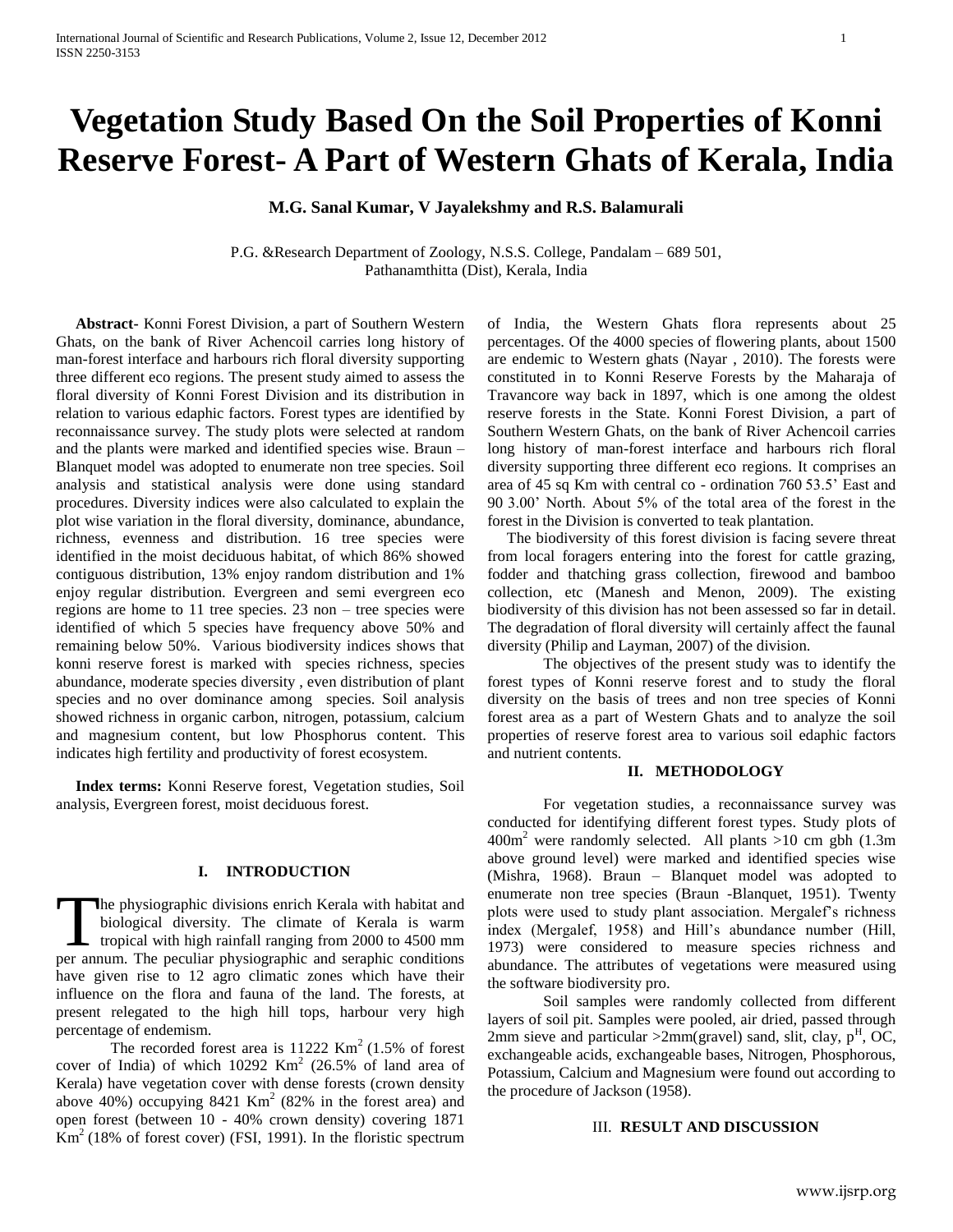Analysis of vegetation has revealed two types of forests in the Konni Reserve, Southern moist mixed deciduous forest (MD) and west coast evergreen forests (EG). A small patch of west coast semi evergreen forest also seen adjacent to evergreen forests. Tree species like *Terminalia paniculata, Dalbergia latifolia, Pterocarpus marsupium, Macaranga peltata, Grewia tiliaefolia* etc predominates in the moist deciduous forest. *Canarium strictum, Palaquium ellipticum, Vateria indica, Hopea parviflora* etc are seen in the semi evergreen forests. Vateria *indica, Palaquium ellipticum, Toona ciliate, Mesua ferrea* etc predominates in the evergreen patch. Champion and Seth (1968) classify these forests as a Southern Indian Moist Deciduous Forest. The vegetation is characterized by *Adina cordifolia, Albizzia odoratissima, Albizzia procera, Alstonia scholaris, Bombax ceiba, Toona ciliata, Dalbergia latifolia, Grewia tiliaefolia, Holoptelea integrifolia, Hymenodictyon excelsum, Lagerstroemia lanceolata, Lagerstroemia speciosa, Lannea coromandelica, Miliusa velutina, Pterocarpus marsupium, Schleichera oleosa, Spondias pinnata, Radermachera xylocarpa, Tectona grandis, Terminalia bellerica, Terminalia paniculata, Terminalia tomentosa, Vitex altissima, Xylia xylocarpa,* and *Machilus macrantha* (Champion and Seth 1968).

All the moist deciduous plots have good species richness index value (Table 1). Hill number of abundance also showed that all these plots were rich in species abundance. The Shannon – Weiner diversity index ranges from  $2.0 - 3.5$  in moist deciduous plots. The Simpson's dominance index  $(0.5 - 0.8)$ indicating fairly poor over dominance .The Pieloe's evenness index ranging from  $0.8 - 0.9$  indicating even distribution of plant species in the study area. As the Western Ghats of Kerala harbours rich diversity of flora and fauna (Manesh and Menon, 2009), the observed species richness and abundance of Konni forest supports its significance as a protected area.

 The importance value index (IVI) of the tree species in the moist deciduous habitat is gives in the table 2. The IVI value ranges from 1.5 to 41.88*. Terminalia paniculata* got maximum IVI value (41.88) and *Anogeissus latifolia* got lowest IVI value  $(1.5)$ .

Of the different species identified in the moist deciduous habitat, 86% of species enjoy continuous distribution  $(A/F \text{ ratio} > 0.05)$  13% enjoy random distribution  $(A/F \text{ between}$  $0.025 - 0.05$ ) and remaining 1% enjoy regular distribution (A/F) below 0.025). *Terminalia – Grewia, Terminalia – Hopea* and *Terminalia – Macaranga* association was predominant in the moist deciduous habitat of Konni Reserve (All association coefficients +1).

The semi evergreen and evergreen habitat has predominant species as *Lagerstroemia lanceolata, Lagerstroemia reginae, Vateria indica, Cullenia exarillata* and *Elaeocarpus tuberculatus.* The species richness index ranges from 1.9 - 3.86 which indicates fairly good species richness. The Hill number of abundance ranges from  $8.5 - 10.8$  showed fairly good species abundance. The Shannon – weiner diversity index ranges from 3.2 – 3.8 also showed fairly moderate species diversity. The Pieloe's evenness index is between  $0.91 - 0.98$  in different plots indicating even distribution of plant species. The dominant index was between  $0.4 - 0.6$  indicating no over dominance of species in the habitat (Table  $-3$ ).

The important value index IVI was highest for *Elaeocarpus munronii* (31.34) and lowest for *Antidesma menasu* (10.01) in the evergreen and semi evergreen habitats. The IVI value of different species in the evergreen and semi evergreen habitat is given in Table – 4. *Palaquium – Elaeocarpus, Palaquium – Callicarpa* and *Palaquium – Holarrhena* association was seen in the evergreen habitat of Konni Reserve (Association coefficient  $+1$ ). In this habitat 46% of tree species enjoy random distribution and 33% enjoy contiguous distribution and 21% enjoy regular distribution (Table 5). The standing composition of herbs and shrubs in the Konni Reserve is given in Table – 6. Hundred percent frequency was observed only for one species, *Heracleum candolleanum,* was present in almost all the study plots. Five species have frequency above 50% and remaining below 50%.

Moist deciduous habitat has soil gravel content ranging between  $7 - 20$  %. Generally the soil is sandy loam and moderately acidic. The sand content varies between 60 – 85%. High organic carbon content was present. The soil has high Nitrogen, Phosphorous, Potassium and Calcium content. Magnesium content was generally low.

In evergreen forest soil gravel content ranges between  $10 - 17$ %. The soil was sandy loam and strongly acidic. Very high organic carbon content was present. Sand content varies between  $70 - 85\%$ . Exchangeable acidity was generally low which exchangeable base was high. This soil has high Nitrogen, Potassium, Calcium and Magnesium content but low Phosphorous content (table 9). These results indicate high fertility and productivity of forest ecosystem.

| Plot          | Diversity index | Richness index | Abundance | Dominant index | Evenness |
|---------------|-----------------|----------------|-----------|----------------|----------|
|               |                 |                |           |                |          |
|               |                 |                | number    |                | index    |
|               |                 |                |           |                |          |
|               |                 |                |           |                |          |
|               | 2.822           | 2.7667         | 6.71      | 0.766          | 0.876    |
|               |                 |                |           |                |          |
|               |                 |                |           |                |          |
| $\mathcal{L}$ | 3.124           | 2.4772         | 8.4       | 0.513          | 0.987    |
|               |                 |                |           |                |          |
|               |                 |                |           |                |          |
| 3             | 3.054           | 3.001          | 6.71      | 0.776          | 0.996    |
|               |                 |                |           |                |          |
|               |                 |                |           |                |          |
|               |                 |                |           |                |          |
|               |                 |                |           |                |          |
|               |                 |                |           |                |          |
| 4             | 2.084           | 2.173          | 7.71      | 0.867          | 0.986    |

**Table 1: Diversity indices of moist deciduous forests of study area**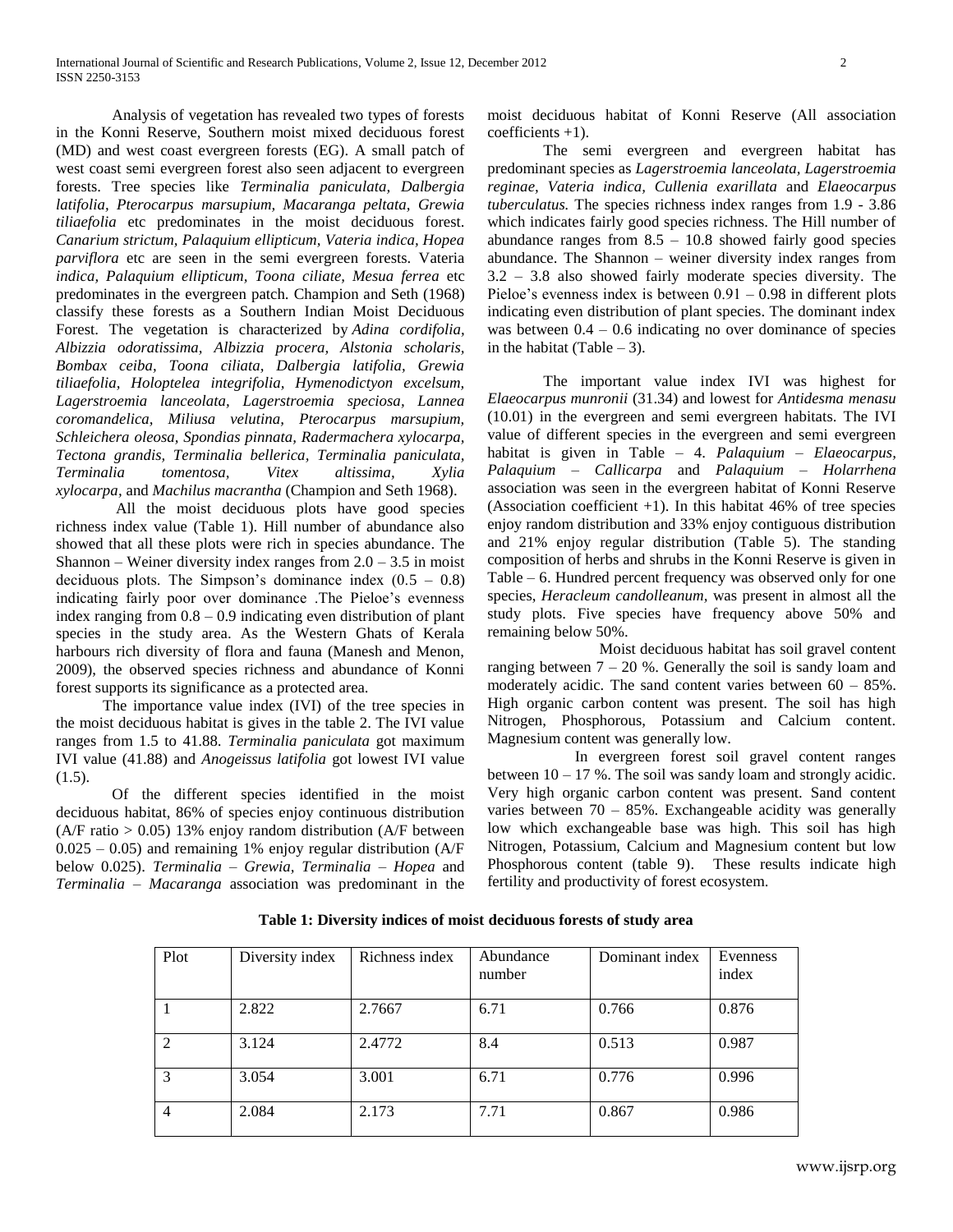International Journal of Scientific and Research Publications, Volume 2, Issue 12, December 2012 3 ISSN 2250-3153

|    | 3.246 | 2.476 | 9.81 | 0.776 | 0.987 |
|----|-------|-------|------|-------|-------|
| 6  | 3.486 | 2.412 | 8.46 | 0.717 | 0.911 |
|    | 3.127 | 2.476 | 7.68 | 0.701 | 0.922 |
| 8  | 2.897 | 2.008 | 9.71 | 0.701 | 0.912 |
| 9  | 3.001 | 2.412 | 7.76 | 0.771 | 0.913 |
| 10 | 3.248 | 2.008 | 8.71 | 0.817 | 0.903 |

| No.            | Species                  | <b>IVI</b> |
|----------------|--------------------------|------------|
| $\mathbf{1}$   | Terminalia paniculata    | 41.88      |
| $\overline{2}$ | Hopea parviflora         | 22.56      |
| 3              | Alstomic scholaris       | 18.82      |
| $\overline{4}$ | Bombax ceiba             | 16.42      |
| 5              | Macaranga peltata        | 15.32      |
| 6              | Lagasstroemia lanceolata | 14.21      |
| $\overline{7}$ | Miliusa tomentosa        | 13.20      |
| 8              | Diospyros species        | 13.00      |
| 9              | Cinnamomum malabathrum   | 12.00      |
| 10             | Oroxylum indicum         | 11.89      |
| 11             | Spondias pinnata         | 11.00      |
| 12             | Anogeissus sp.           | 4.86       |
| 13             | Buchanania latifolia     | 3.86       |
| 14             | Tectona grandis          | 2.81       |
| 15             | Wrightia tinctoria       | 1.84       |
| 16             | Anogeissus latifolia     | 1.50       |
|                |                          |            |

# **Table 2: Vegetation analysis of MD habitat of Konni Reserve**

## **Table 3: Diversity indices of evergreen study plots**

| Plot | Diversity index | Richness | Abundance | Dominant | Evenness |
|------|-----------------|----------|-----------|----------|----------|
|      |                 | index    | number    | index    | index    |
|      | 3.23            | 1.93     | 8.59      | 0.41     | 0.91     |
|      | 3.36            | 1.92     | 8.52      | 0.42     | 0.92     |
|      | 3.31            | 1.94     | 8.91      | 0.41     | 0.92     |
| 4    | 3.34            | 2.42     | 9.41      | 0.43     | 0.93     |
| 5    | 3.46            | 3.86     | 9.46      | 0.51     | 0.98     |
| 6    | 3.61            | 2.81     | 10.8      | 0.61     | 0.96     |
|      | 3.78            | 2.81     | 10.21     | 0.62     | 0.97     |
| 8    | 3.71            | 3.08     | 10.11     | 0.61     | 0.96     |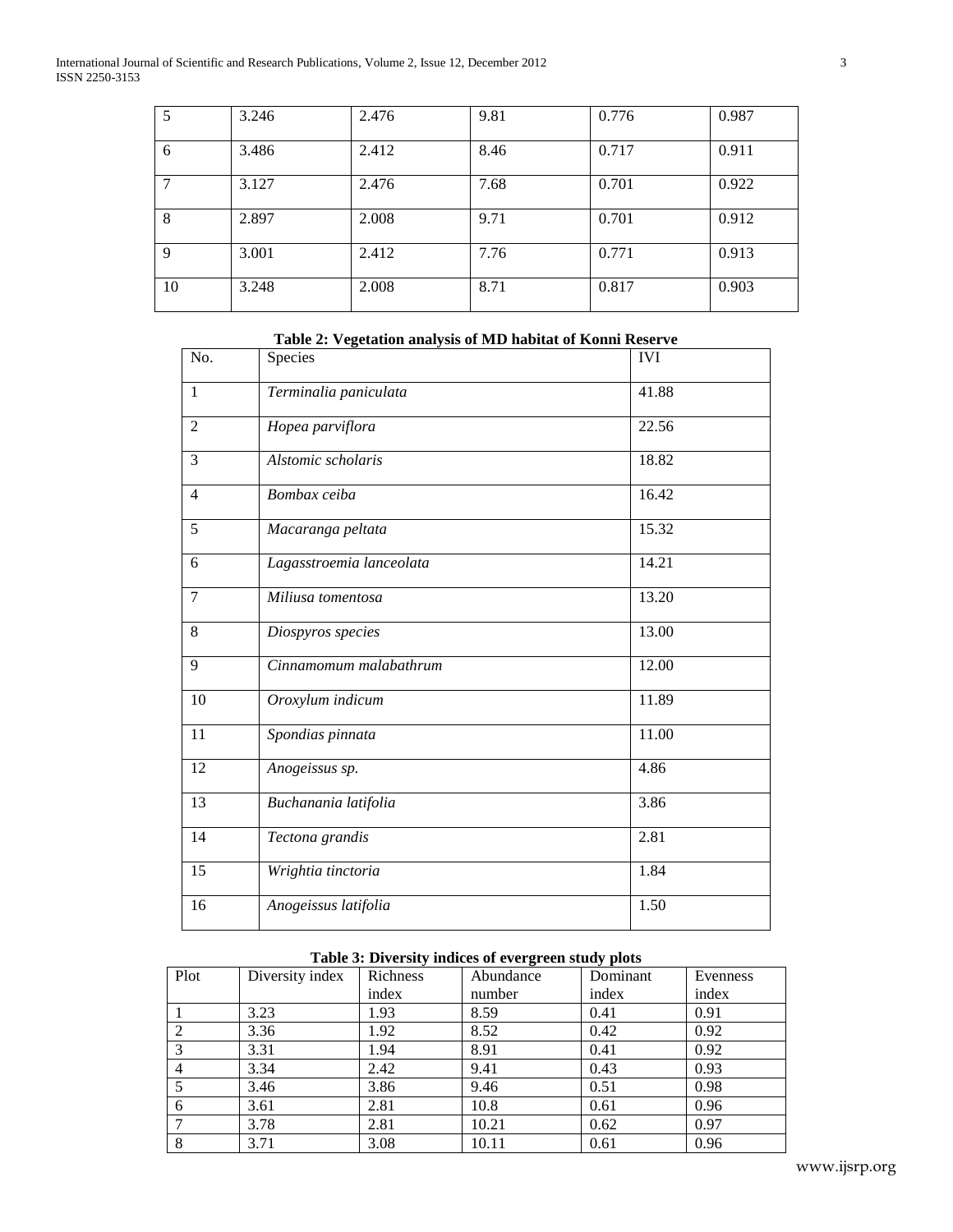|     | 3.61 | 2.12<br>3.14 | 10.02 | 0.47 | 0.97 |
|-----|------|--------------|-------|------|------|
| 10  | 3.46 | 3.42         | 8.91  | 0.52 | 0.98 |
| 1 T | 3.82 | 3.31         | 8.46  | 0.52 | 0.97 |
| 12  | 3.84 | 3.60         | 9.21  | 0.51 | 0.94 |

## **Table 4: Vegetation analysis of evergreen and semi evergreen habitat of Konni Reserve**

| Sl. No. | Species                    | <b>IVI</b> |
|---------|----------------------------|------------|
|         | Elaeocarpus munronii       | 31.34      |
|         | Callicarpa lanata          | 21.81      |
| 3       | Palaquium ellipticum       | 21.70      |
| 4       | Holarrhena antidysenterica | 18.70      |
|         | Eugenia sp.                | 16.01      |
| 6       | Garcinia echinocarpa       | 10.41      |
|         | Kingeodendron pinnatum     | 10.40      |
|         | Eurya japonica             | 10.11      |
| 9       | Hopea glabra               | 10.10      |
| 10      | Mallotus distance          | 10.10      |
|         | Antidesma menasa           | 10.01      |

## **Table 5: Species distribution in the Konni Reserve**

| Forest type              | Distribution | Percentage |
|--------------------------|--------------|------------|
| Moist deciduous          | Contiguous   | 86         |
|                          | Random       | 13         |
|                          | Regular      |            |
| semi<br>and<br>Evergreen | Contiguous   | 33         |
| evergreen                | Random       | 46         |
|                          | Regular      | 21         |

# **Table 6: Standing composition of non- tree species in Konni Reserve**

| Sl. No.                 | Species                  | Frequency %     |
|-------------------------|--------------------------|-----------------|
| 1                       | Heracleum candolleanum   | 100             |
| $\overline{c}$          | Impertiens seroniae      | 98              |
| 3                       | Spermacose hispida       | 80              |
| $\overline{\mathbf{4}}$ | Costus speciosus         | 60              |
| $\overline{5}$          | Hedyotis stylosa         | 52              |
| 6                       | Centella asiatica        | 49              |
| 7                       | Ixora sp.                | 42              |
| 8                       | Balanophora fungosa      | $\overline{38}$ |
| 9                       | Lantana camera           | 37              |
| 10                      | Helicteres isora         | 38              |
| 11                      | Lucas vestita            | 37              |
| 12                      | Apama barberi            | 30              |
| 13                      | Eclipta alba             | 35              |
| 14                      | Calamus sp.              | 31              |
| 15                      | Syncaria sebastinii      | 30              |
| 16                      | Arundinella parpuria     | 30              |
| 17                      | Pennisatum palystachyon  | 28              |
|                         |                          |                 |
| 18                      | Acacia instia            | 27              |
|                         |                          |                 |
| 19                      | Moniera cunerfolla       | 27              |
| 20                      | Girardina lescheneltiana | 26              |
| 21                      | Begonia malabarica       | 13              |
| 22                      | Jusminum rotalarium      | 10              |
| 23                      | Sarcostigna kleinii      | 3               |